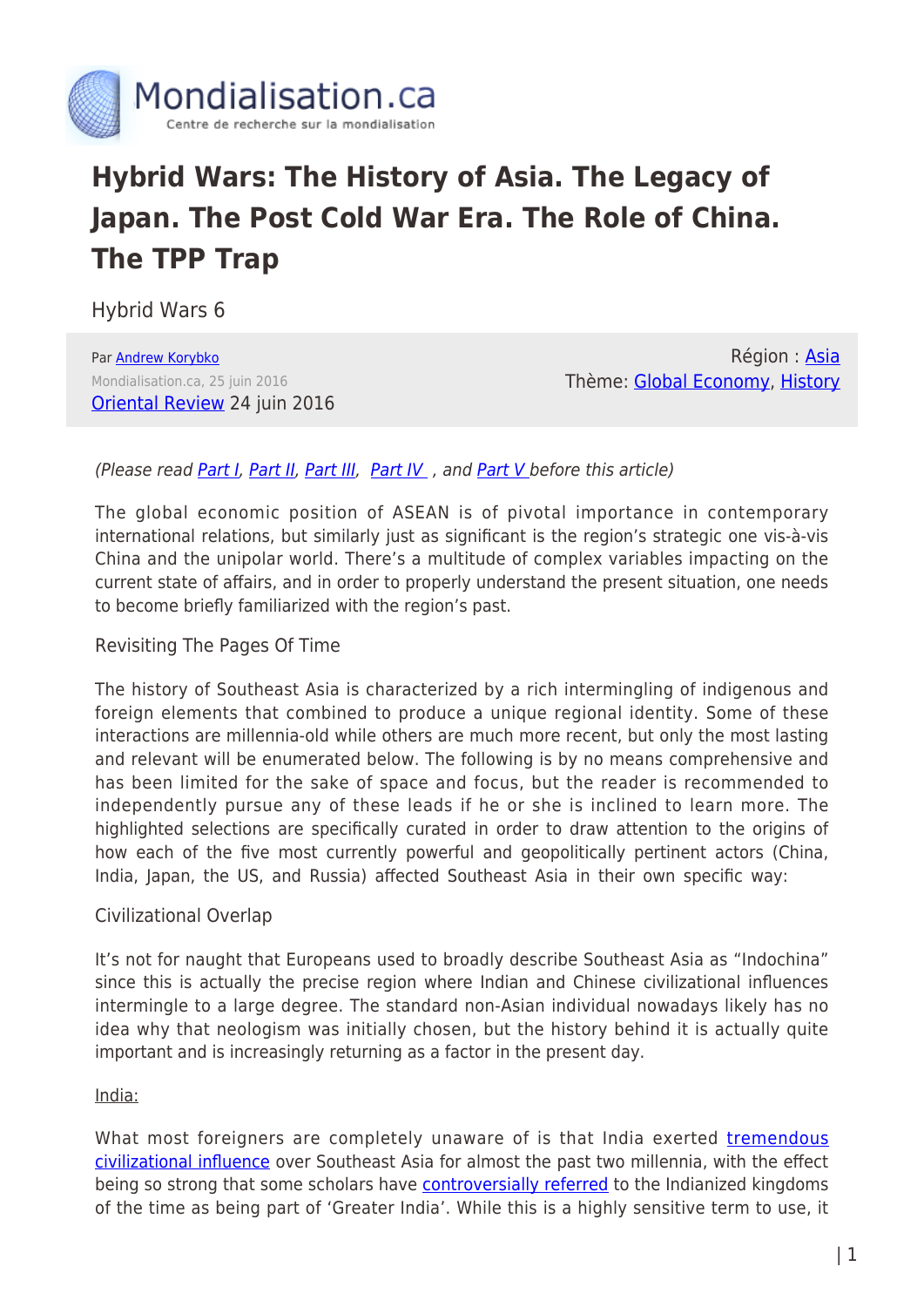does carry with it much truth in a tangible sense. India's civilizational footprint is still visible in the architecture of many of the temples dotting the Myanmar, Thai, Cambodian, and Indonesian landscapes, and it's a well-established fact that Hinduism and Buddhism (both of which originated from India) have become inseparable parts of the region's historical identity.



India under British rule

In fact, taking it a step further, the Islamization of modern-day Indonesia, the largest and most populous country in Southeast Asia and incidentally also the largest Muslim one in the world, is thought to have been largely facilitated by [Muslim traders from Gujarat](http://timesofindia.indiatimes.com/city/ahmedabad/Gujarat-helped-establish-Islam-in-South-East-Asia/articleshow/11262585.cms) in contemporary India. Conclusively, while it may not be common knowledge to many outside observers, there is absolutely no denying that Indian civilization played a guiding role in influencing the progressive development of Southeast Asia's identity, and that the historical reserves of soft power that India commanded could potentially be reactivated in part in order to advance its current geopolitical agenda, dependent of course on their skillful application and the appeal that various factors have to their respective targeted audiences.

#### China:

Imperial China played a much more direct and 'hard' role over Southeast Asia than India's kingdoms ever did. The Emperor formally incorporated Vietnam into the realm for over a millennium and forced the lion's share of the region to pay tribute to him at one time or another throughout their history. It doesn't necessarily mean that the entirety of Southeast Asia was continually in a state of proxy servitude to China, but this sort of relationship with the Empire was noticeably and qualitatively different than that which was previously enjoyed with India and which had no formal power hierarchy between them. Nonetheless, this type of interaction wasn't the only one that Southeast Asia had with China. Commercial ties between both of them were very deep and mutually beneficial owing to the region's location along the maritime Silk Road to India and the Mideast, and this resulted in a moderate level of Chinese migration spurred on by the many merchant traders that dealt with the region.

The modern-day consequences of these ties are evident. China's historical incorporation of Vietnam into the Empire is seen as a dark era of outright colonialism by many in the latter country, and it bred a level of resentment and distrust that became such an integral part of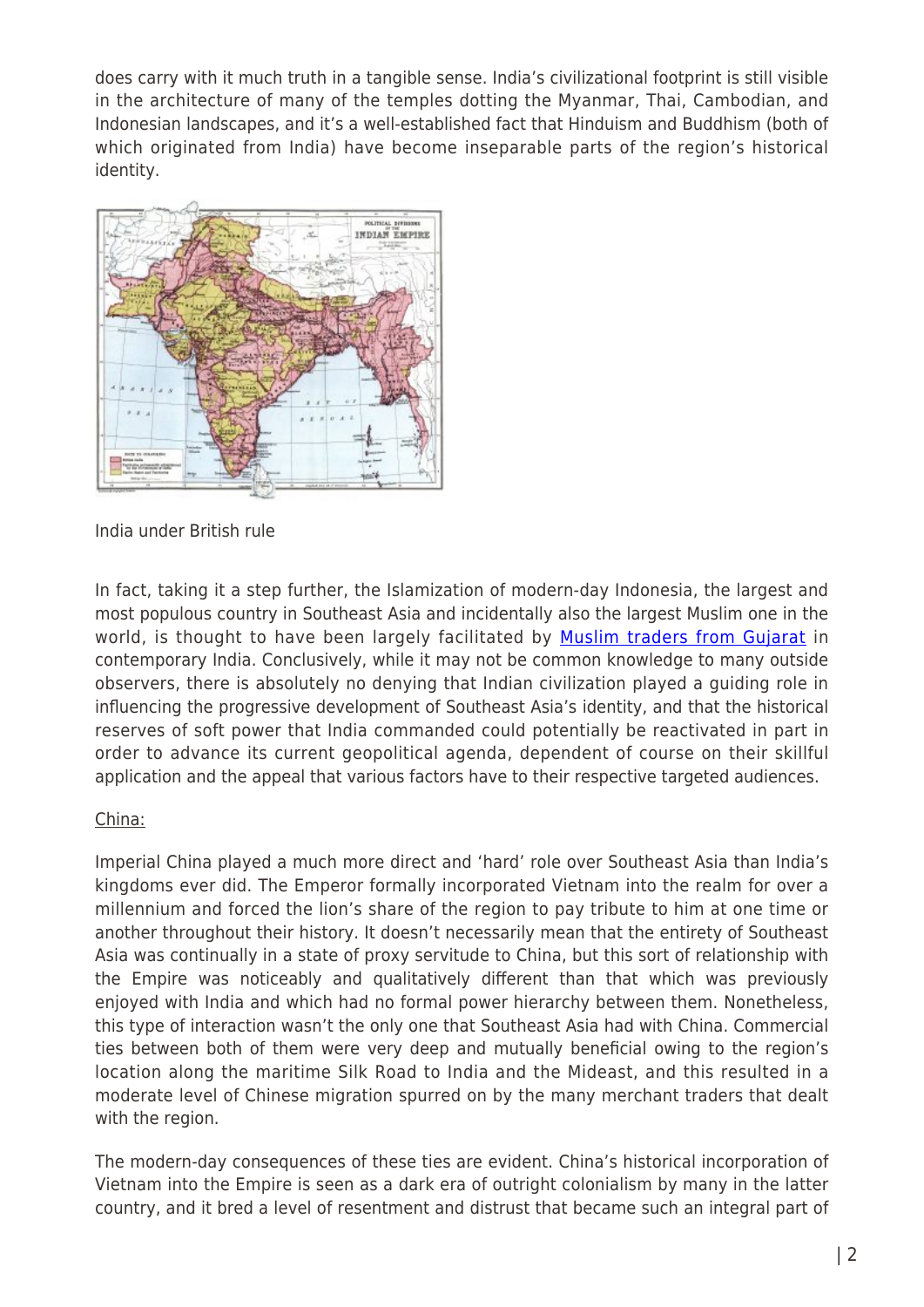the Vietnamese national identity that it continues to impact on the present despite the nearly 1,000 years that have passed since that time. Elsewhere in Southeast Asia, the effect of China's historical relations is much more positive in many respects and has given rise to a large ethnic diaspora community. According to [The Wall Street Journal,](http://www.wsj.com/news/interactive/CHINAMAP_1007) there are approximately 7 million ethnic Chinese each in Thailand and Indonesia, with about 6 million residing in Malaysia (where they constitute a relatively larger proportion of the population). Reports [indicate](http://www.thailawforum.com/blog/chinese-assimilation-in-thailand-vs-malaysia) that ethnic Chinese are [much more integrated and assimilated](http://www.straitstimes.com/asia/se-asia/little-distinction-between-ethnic-thai-and-chinese-amid-close-ties) in Thailand than they are [in Malaysia](http://www.dw.com/en/malaysia-rally-raises-fears-of-ethnic-tension/a-18717507), and politically speaking, this creates both advantages (as in Thailand) and obstacles (like in Malaysia) for the application of Chinese foreign policy.



1844 Spruneri Map of Asia in the 15th and 16th Centuries

The attitude of the majority of the titular nationality towards the Chinese minority inevitably affects how they view China proper, so in the case of negative communal interactions such as in Malaysia, it's difficult for the Chinese government to reassure the locals of their regional policies and gain their lasting trust. The same issue, however, is less of a factor in Thailand because of the much more harmonious relations between the ethnic groups. Of importance to mention is also that [three-quarters of Singapore's population](http://www.nytimes.com/2015/02/13/opinion/tash-aw-being-chinese-in-singapore.html?_r=0) are ethnic Chinese but that this doesn't seem to be an influencing element one way or another due to the specific island identity that Lee Kuan Yew fostered over the decades. While China is the developed city-state's [top trading partner,](http://www.chinadaily.com.cn/business/2014-02/20/content_17295790.htm) political and security ties between the two are much more muted. It was only in 1990 that both sides[formally entered into bilateral](http://www.businesstimes.com.sg/hub/business-china-awards-2015/celebrating-25-years-of-singapore-china-diplomatic-ties) [relations](http://www.businesstimes.com.sg/hub/business-china-awards-2015/celebrating-25-years-of-singapore-china-diplomatic-ties) with one another, and it was announced in early December 2015 that Singapore would be [hosting US spy planes](http://sputniknews.com/military/20151207/1031387578/us-singapore-spy-aircraft.html) that will [provocatively operate](http://sputniknews.com/asia/20151210/1031551590/china-criticize-us-singapore.html) over the South China Sea. Overall, while China's ethnic diaspora is a positive soft power asset in Thailand, it is also a complicating variable in Malaysia and surprisingly even a non-factor in Singapore, illustrating that Beijing's potential utilization of this instrument is wholly dependent on the national conditions of the host country and cannot be patterned in any way.

The Lasting Legacy Of Imperial Japan

Fast-forwarding the historical record closer to the present, Japan's World War II occupation of Southeast Asia can arguably be seen as being much more influential than the European colonialism that preceded it for decades. In more ways than one, Japan's brief legacy of direct and bloody involvement in the region was cataclysmic in setting off the chain reaction of independence that would follow after the war, and it is also responsible for the rise of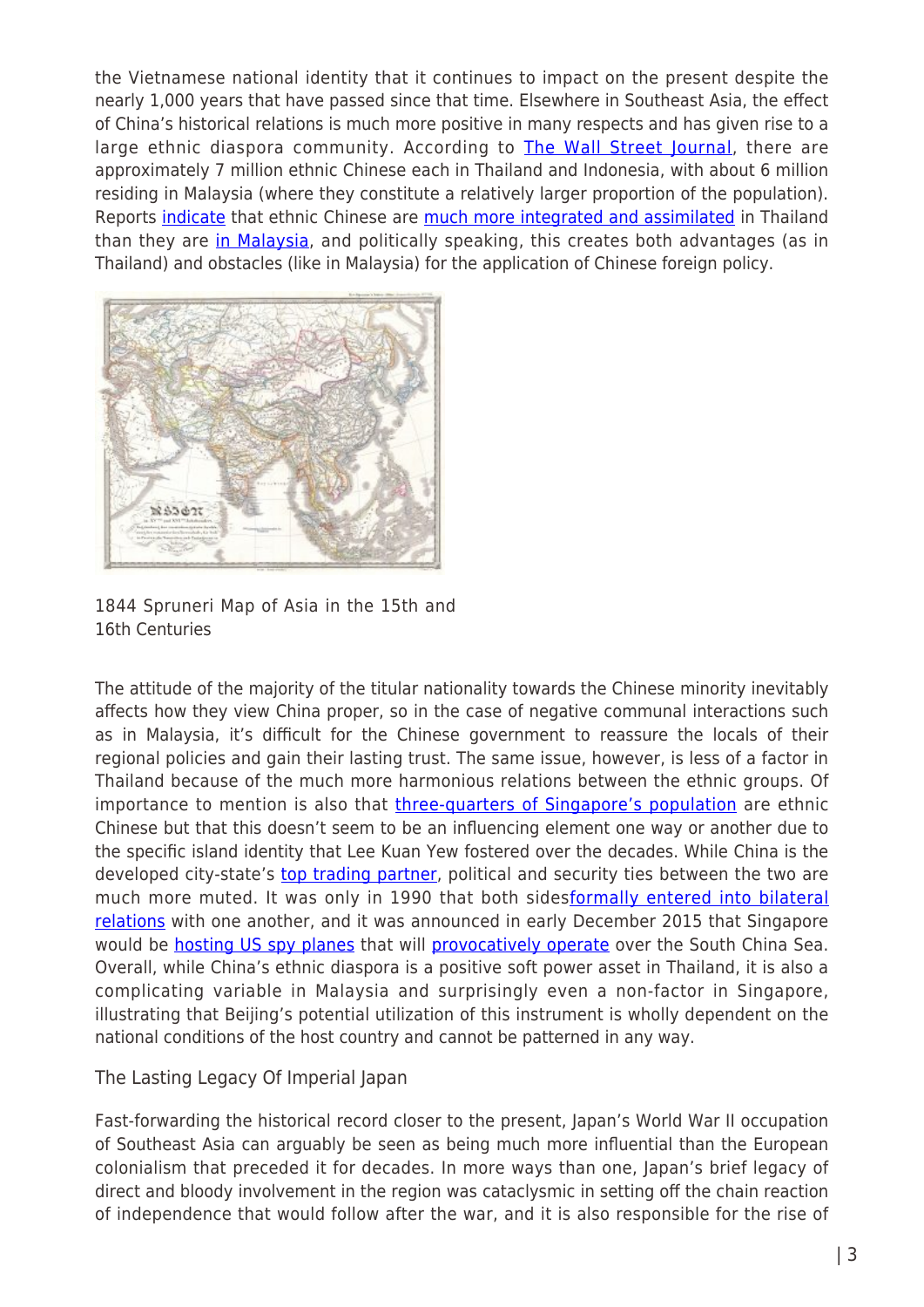indelible national heroes in Vietnam, Myanmar, and Indonesia.

# The War Years:

The Japanese occupation of Southeast Asia was promoted by Tokyo as a liberation campaign against the Western Imperialists, but in actuality it was the reimposition of the same oppressive system under a slightly tweaked format and racially different overseers. While at first being welcomed by many in the region as a welcome respite from European dominance, the regretful reality soon seeped in that nothing had in fact changed on a structural-political level. The resource exploitation and economic mismanagement that the Japanese engaged in helped contribute to the devastating famines in Vietnam and the most populous Indonesian island of Java, culminating in the deaths of [one to two million](http://www.atimes.com/atimes/Southeast_Asia/MC10Ae01.html) and [2.4](https://mpra.ub.uni-muenchen.de/8852/1/MPRA_paper_8852.pdf) [million](https://mpra.ub.uni-muenchen.de/8852/1/MPRA_paper_8852.pdf) people, respectively. The Japanese were also very brutal with their subjects and would wantonly kill them for the slightest disobedience, to say nothing of the rampant torture they carried out against prisoners of war and suspected rebels. The only country that had it slightly better than the rest was Thailand, but that was simply because its formal World War II alliance with Imperial Japan required minimal occupation efforts to keep it in line.



Japanese Offensive in SEA, 1941

If there is any 'positive' that can be gleaned from this destructive period, then it's that the Japanese proved that the European colonizers were not undefeatable and that Asians are in fact just as capable as any other race in rising up against their oppressors. In a similar vein, the temporary removal of the American and European colonial administrations and their gradual replacement with progressively more autonomous Japanese-occupied ones (especially in the closing days of the war) brought about an irreversible precedent that would inevitably lead to independence. The pace in which this achieved varied widely throughout the region, with Myanmar receiving it in 1948 for example, while Brunei didn't experience it until 1984 (with the latter being explained by the Sultanate's own selfinterested unwillingness to part as a British protectorate earlier). In general, however, the Japanese occupation can be seen as a watershed event that completely upended the old European colonial system and greatly sped up their struggle for independence.

#### Independence Heroes:

One of the ways in which the Japanese occupation most directly shaped the contemporary national identity of some Southeast Asian states is through the independence heroes that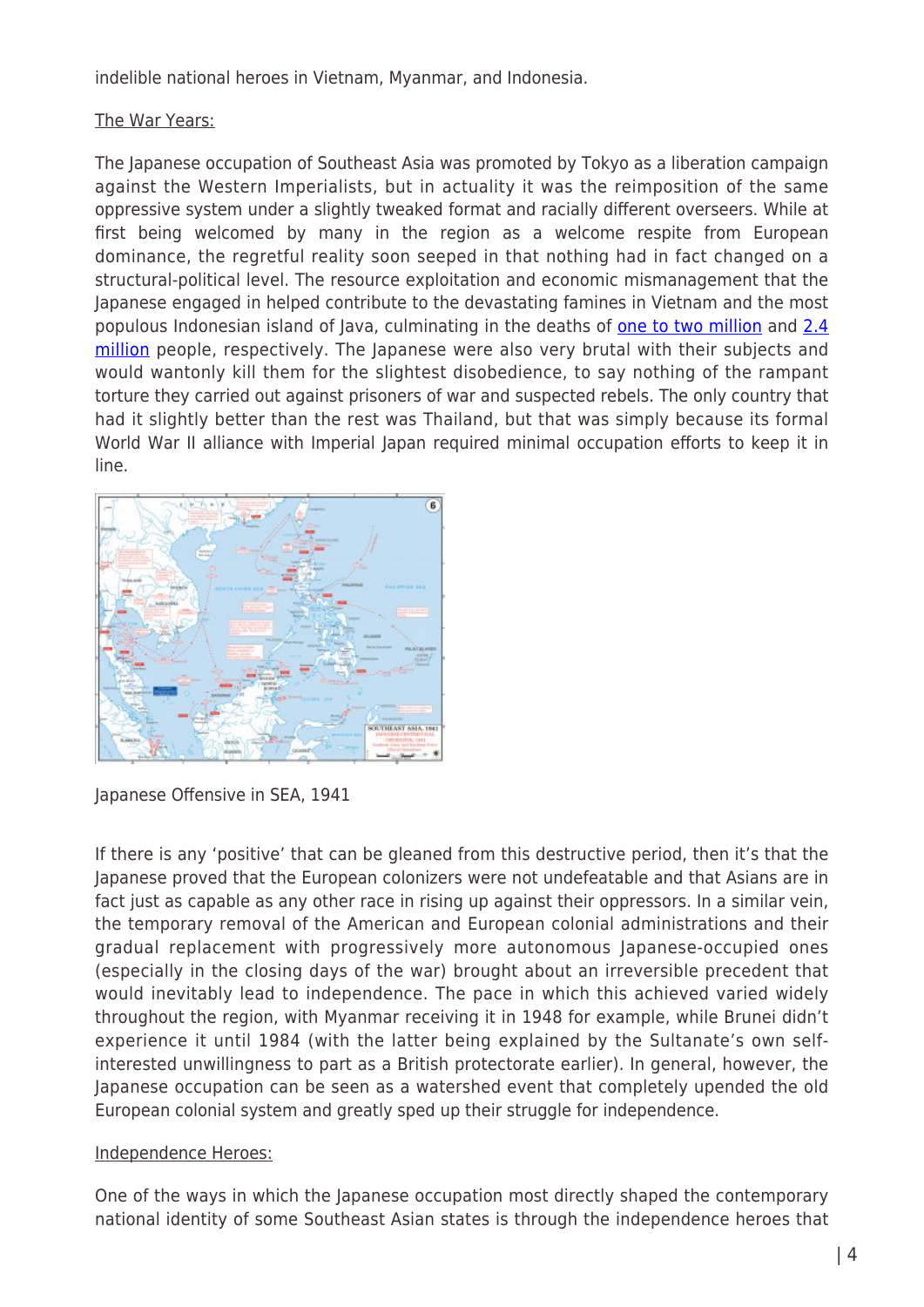emerged from its aftermath. These men left a very impressionable mark on their home countries that continues to resonate to this day, but they would not have ever had their chance to shape their countrymen's national identity had it not been for their role in leading their states to independence in the first place. Each of the three heroes that will be mentioned rose to prominence due to the roles that they played in World War II, with their most noteworthy difference being the level of collaboration that they had with the Japanese occupiers.

The most independent of the bunch was Vietnam's Ho Chi Minh, who wholeheartedly refused to accept Japan's occupation of his homeland. He bravely fought against them and eventually assumed leadership of North Vietnam after expelling the French who had returned in their wake. Aung San from Myanmar (then called Burma) was cut from a completely different cloth, as he came to power during the war precisely because of his collaboration with the Japanese. He was trained in Japan and sent back to Myanmar just prior to the Axis invasion as a means of legitimizing it on national liberation grounds. He was later made War Minister of occupied Myanmar but became disillusioned with the Japanese and eventually rebelled against them near the end of the war. He subsequently helped lead his country to independence from the UK after the war but was tragically assassinated before he could ever see that day arrive. The third and last independence hero to come to power immediately after the war was Sukarno in Indonesia. The Japanese freed him from prison after invading the island nation and planned to use the renowned independence activist as their proxy for controlling the country. Sukarno took great strides in advancing Indonesian independence in the final months of the war, but he never rebelled against his masters and only declared independence after the Japanese had already surrendered.



Ho Chi Minh

These three independence heroes have rich personal backgrounds and performed their roles under extraordinarily complex conditions, which thus explains why Sukarno partnered with the Japanese while Ho Chi Minh vehemently fought against them, so it's highly suggested that the reader explore their personal biographies more in-depth if there's an interest in finding out the specific contexts in which they came to power. These individuals' incorporation into the research was made in order to demonstrate the effect to which Imperial Japan inadvertently shaped the emerging national identities of some of the key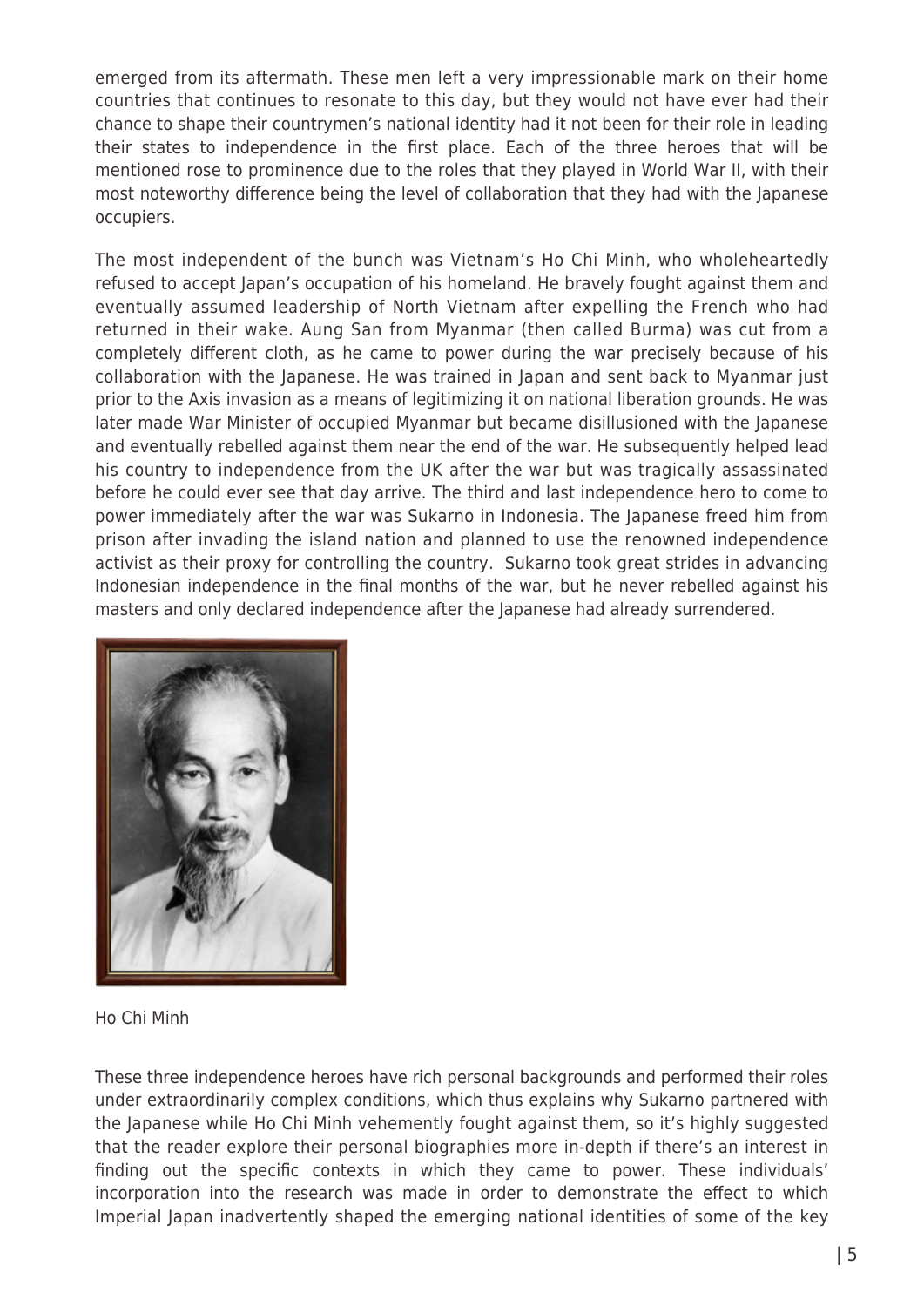states in the region, since these three men are indisputably recognized as the fathers of their respective modern nations. For better and for worse, Southeast Asia's current independence is firmly linked to the events that transpired during the period of Japanese occupation, and it's worthwhile to be aware of this relationship in order to make sense of why some actors are enthusiastically welcoming Japan's return to the region (as strange as that may seem after having just recently been victimized by it).

#### Reparations And Re-engagement:

Part of the reason why some regional elite are actively or passively supportive of Japan's reengagement with Southeast Asia is because they feel that it has absolved itself of its World War II guilt by [paying financial reparations and "grant aid"](http://www.mofa.go.jp/policy/oda/cooperation/anniv50/pamphlet/progress1.html). These were made after the 1951 Treaty of San Francisco and Japan's 1954 US-supported membership in the Colombo Plan for Cooperative Economic and Social Development in Asia and the Pacific, a multilateral trade and development grouping. Washington backed Tokyo's reintegration into the region in order to use it as a proxy vehicle for complementarily spreading its influence there. The US also knew that the then-recovering Japanese economy would need nearby export outlets and outbound investment opportunities in order to continue its growth, and since American grand strategy stipulated that a strong (occupied) Japan is beneficial to its Asian interests, it did whatever it institutionally could to make this happen.

Perceptively, one can discern the nascent beginnings of a [Lead From Behind](http://sputniknews.com/columnists/20150129/1017517136.html) prototype that would later be rolled out in full force to contain China decades later and which will be discussed at a further point in the research. Simply put, Japan would never have been allowed to re-enter Southeast Asia had it not been for the full complicity and support of the US, which supported this move in order to advance its geostrategic considerations. Financially 'atoning' for World War II was just the normative gateway that the US led Japan to in order to 'legitimize' its return to its preplanned area of future proxy influence.

# The Cold War

The first period of global superpower confrontation was important for Southeast Asia because it heralded the introduction of the US and the USSR (now Russia) as important players in the region. For the most part, American influence was a lot more deeply entrenched and broadly applied than its Soviet counterpart was, but that doesn't mean that it was necessarily more effective. One needs only to recall the Vietnam War to vividly remember the limits (some of which were self-imposed) of American power in Southeast Asia during the time and the hefty toll that meagerly funded guerrilla fighters could inflict on the capitalist superpower. Additionally, the fear of a communist uprising in British-occupied Malaya was enough to compel the crown to commit tens of thousands of soldiers over the 12-year period prior to independence to quelling the disturbance, which stretched the slowly disintegrating empire past its limits and was an unnecessary financial burden that reaped no direct geopolitical dividends (besides being ultimately successful in rooting out the communists).

#### The US: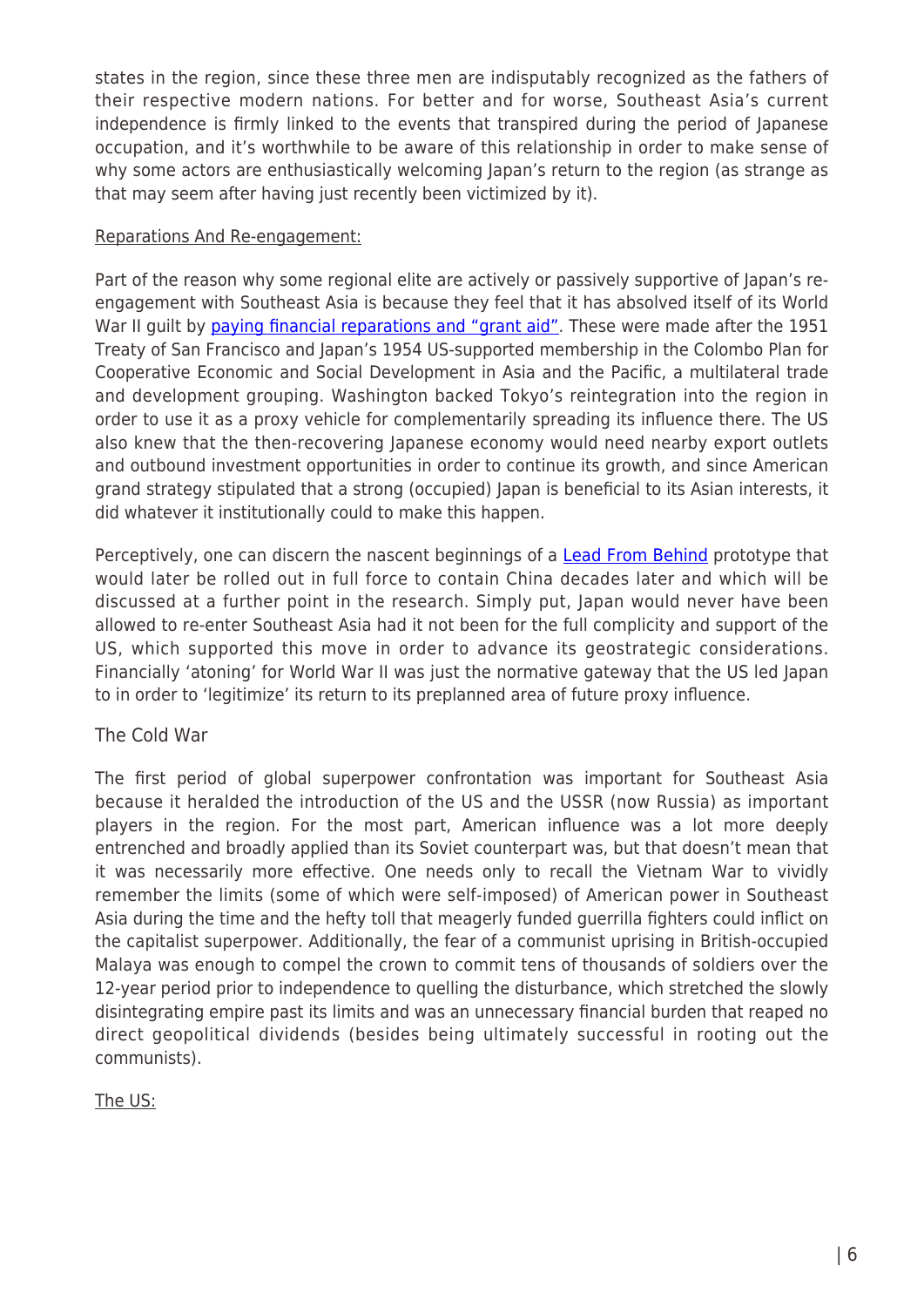

In over five months from late 1965 to early 1966, anti-communist regime killed about half a million of Indonesians.

Returning the focus back to the two superpowers, the US' sphere of influence was over the breadth of ASEAN, but at the time, the organization obviously didn't include all of its current members. Initiated in 1967, it began with Indonesia, Malaysia, the Philippines, Singapore, and Thailand, but later expanded to include Brunei in 1984. Its other enlargements didn't occur until after the Cold War was finished, so for the entirety of the proxy conflict, it can truthfully be said that the whole organization was fully under American control. The only time this was ever endangered was during the twilight period of Sukarno's presidency, when the Indonesian leader was suspected of becoming too close to local communist influences and was consequently overthrown by a [CIA-engineered coup\(](https://www.wsws.org/en/articles/1999/07/indo1-j19.html)the politically driven aftermath of which killed between 200,000-[1,000,000](http://www.theguardian.com/world/2001/aug/01/indonesia.comment) people).

Prior to the reunification of Vietnam, the US obviously had influence over South Vietnam, but this ended in 1975 with the communist liberation of Saigon. The contained 'domino effect' that swept over the other two Indochinese countries of Laos and Cambodia put an end to the [US' covert anti-communist wars in each](http://www.soldiers-of-misfortune.com/history/apocalypse-now.htm) and gave rise to the conditions under which stout US-ally Thailand [asked the Pentagon](http://www.history.com/this-day-in-history/u-s-troops-to-withdraw-from-thailand) to surprisingly withdraw [almost all of its forces](http://www.gao.gov/products/LCD-77-402) a year later. This didn't extend to covert ones, however, as the US and Thailand [worked](http://www.counterpunch.org/2014/10/16/who-supported-the-khmer-rouge/) [closely together](http://www.counterpunch.org/2014/10/16/who-supported-the-khmer-rouge/) in supporting Khmer Rouge guerrillas after they were overthrown as a result of Vietnam's 1979 intervention in Cambodia.

In Thailand's other neighboring direction, the US' ties with Myanmar (then Burma) had been pragmatic since independence but were complicated by the military-run government that came to power in 1962. The new authorities espoused a 'non-aligned' form of socialism that didn't quite put the country under the Soviets' sway, but was serious enough in its implementation that it scared the US away. In the last years of the Cold War, the US tried pulling off an unsuccessful Color Revolution in Myanmar that was eventually smashed by the military. In response to that and the associated jailing of proxy provocateur Aung San Suu Kyi, Washington imposed a harsh sanctions regime that inadvertently pushed the country closer into arms of China. The final event of significance of Southeast Asian significance that involved the US during the Cold War was the 1986 People's Power Revolution that ousted corrupt US puppet Ferdinand Marcos from power and eventually engendered enough anti-American sentiment that the new government kicked the US out of the [Clark Air Force](http://articles.latimes.com/1991-07-18/news/mn-3381_1_clark-air-base) [Base](http://articles.latimes.com/1991-07-18/news/mn-3381_1_clark-air-base) and [Subic Bay naval base](http://orientalreview.org/2016/06/24/hybrid-wars-6-trick-to-containing-china-ii/amounts%20to%20the%20biggest%20reduction%20to%20date%20in%20the%20United%20States%20military%20presence%20in%20the%20western%20Pacific) in 1991.

#### USSR (Russia):

The Soviet Union never happened to gain as wide of a presence in Southeast Asia as the US,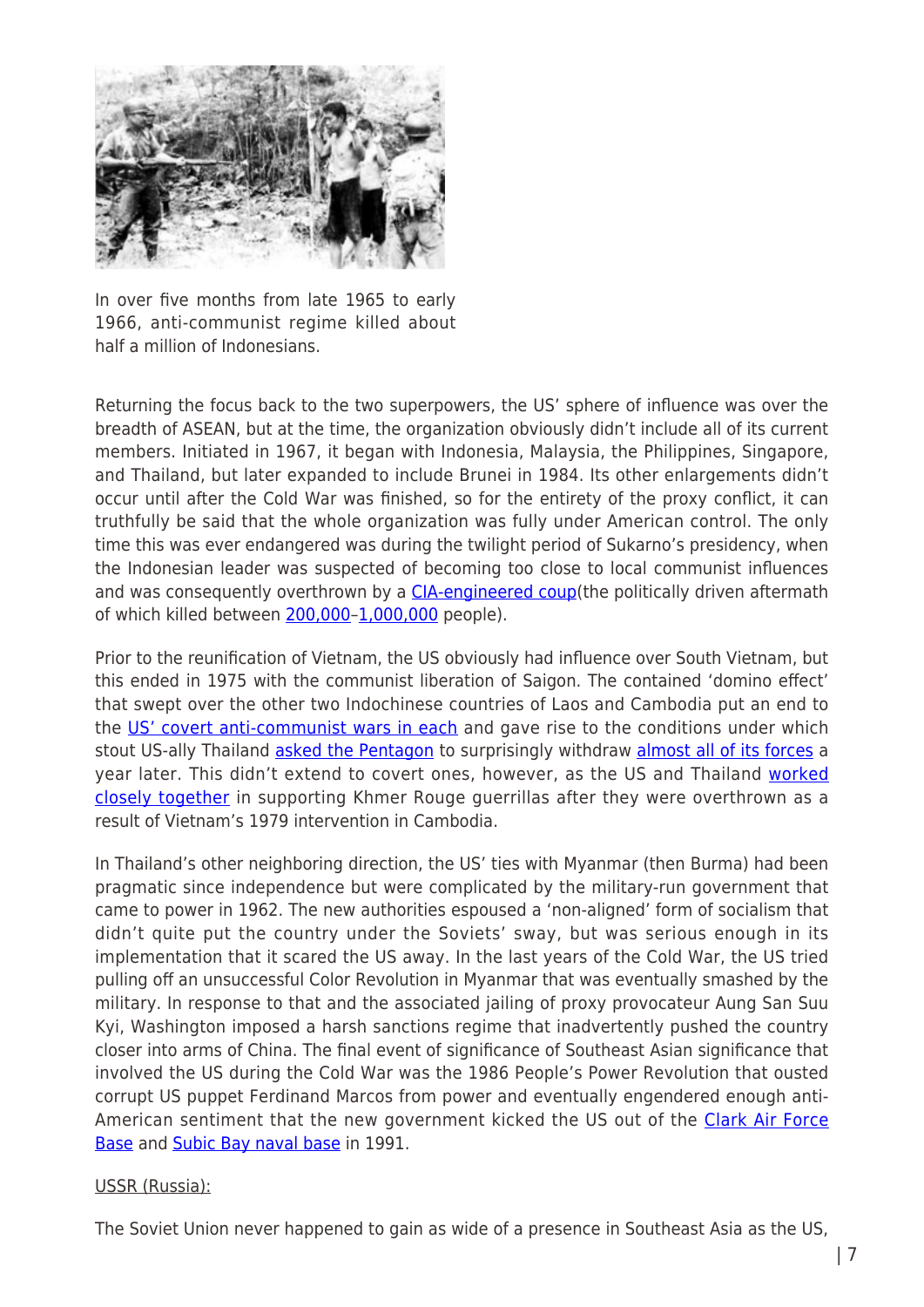but the inroads that it did make proved to be quite stable and long-lasting. The core of Moscow's influence in the region came down to Hanoi, and after the reunification of Vietnam, the Soviet Union gleefully took over the US' former naval base in Cam Ranh Bay. This allowed the Soviet Navy to exert a very strong role in Southeast Asia and continually keep the US on edge in the region that had hitherto treated as an extension of its own backyard (an 'Asian Caribbean', if one will). The Soviet Union had historically patronized the Pathet Laos, and when the communists finally overthrew the pro-US monarchy, Vientiane also came under Moscow's strategic purvey.



A Soviet placard in supprt of the Vietnam war for independence.

However, Vietnam always played a much larger role in Laotian affairs than the Soviets ever did, and although the USSR had independent bilateral relations with Laos, both sides were ultimately dependent on Hanoi's supportive goodwill in geographically facilitating their relations. Relations with Cambodia were less physically constrained but under stronger and more direct Vietnamese influence because the state was essentially under the total control of the People's Army of Vietnam until its complete withdrawal in 1989. To put it another way, Vietnam was the lynchpin of the Soviet Union's Southeast Asian policy, and this strategic partnership has continued into the present with the Russian Federation, albeit to a dramatically scaled back degree.

#### China:

Beijing's role in Southeast Asia during the Cold War was not commensurate with its size and historical footprint, and for the most part, it was kept at bay by most of the regional states. While it's true that China supported North Vietnam during the Vietnamese War, this didn't translate into the type of patron-proxy relations that some in Beijing may have anticipated afterwards. The reason for this is clear and it has to do with China's millennium-long control over Vietnam. Although occurring almost one thousand years ago, the historical memory of this period continues to play a decisive role over the Vietnamese identity even to this day and has resulted in an ingrained suspicion of China being implanted in the national psyche. Due to the sensitivities that many in Vietnam had of unwittingly falling under China's defacto control, the authorities made moves to align their country more closely with the Soviet Union as a strategic counterbalance to this perceived threat, and accordingly, they also did the same for their Laotian allies after the 1975 as well.

China's only significant geopolitical advance at this time was in Cambodia under the Khmer Rouge, but Vietnam's late-1978 regime change intervention there dealt a hard blow to Beijing's regional ambitions. It was partly for this reason why China attacked Vietnam a few months later in early 1979 during a limited engagement conflict, but the end result was an embarrassing loss that few in China could have expected at that time. Faced with a cluster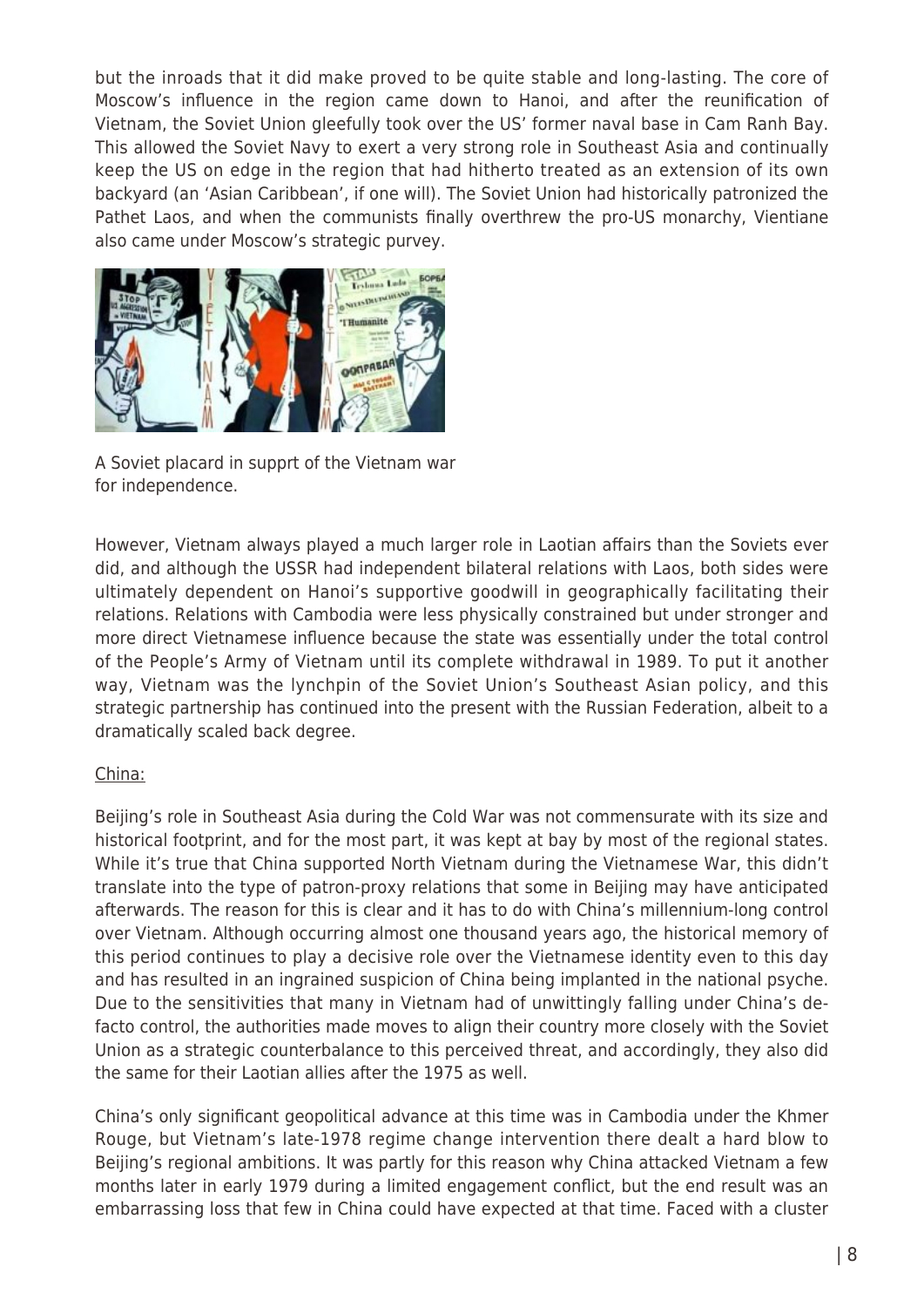of three anti-Chinese states south of its border (Vietnam and its Laotian and Cambodian allies) and the complete reversal of any soft power gains it had made in supporting each of their communist liberation movements there, China realized that it had to revolutionize its policy in Myanmar (known as Burma at the time) in order to compensate. Thus, Beijing decreased the support that it had previously given to the Communist Party of Burma in order to repair relations with Yangon (then the capital). This led to a gradual rapprochement between the two neighbors that culminated in a strategic partnership after the failed Color Revolution of 1988 and the US' determined and mostly successful efforts to make Myanmar a 'pariah state'.

#### Post-Cold War

#### Russian Retreat:

The years after the Cold War were marked by important processes that rapidly transformed Southeast Asia. The first thing that obviously marked this new era was the absence of Russia from the region. Following the Soviet collapse, Moscow was plainly much too weak to maintain such a far-flung (albeit highly strategic) presence in Southeast Asia, and pressing domestic budgetary concerns guided the government's decision in halting all forms of foreign aid. Minimal relations were still maintained with Vietnam, but Russia's leadership spent most of the decade trying to build relations with the West, not the East. Although this misprioritization was partially corrected by the pragmatism of Yevgeny Primakov, it didn't have much of an immediate effect on Southeast Asia, and Russia eventually withdrew from Cam Ranh Bay in 2002 and pretty much abandoned the region until it became strong enough to return during the beginning of the New Cold War.

# Chinese Renaissance:



South China Sea dispute

Around the same time as Russia's sudden disengagement from Southeast Asia was China's renewed engagement with it, brought about because both sides decided to put aside their prior ideological differences and enter into an economic renaissance that has been mutually beneficial for both parties. A large amount of credit goes to the Chinese leadership for pragmatically moderating their previously strict ideological adherence to internal and external communist precepts, thus allowing a domestic economic renewal to take place that made long-term trade engagement with it more attractive to the capitalist countries of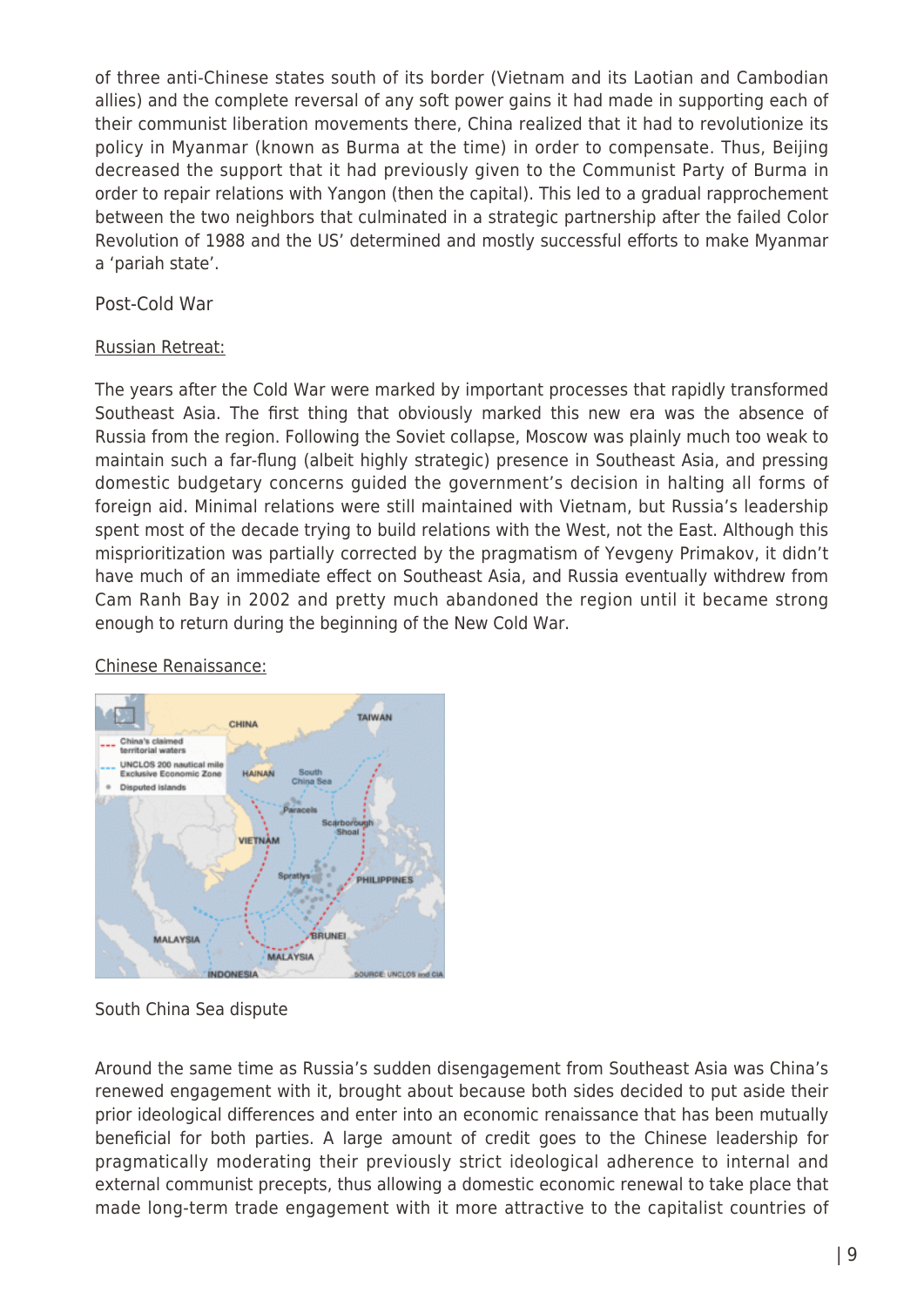Southeast Asia. The tempering of Cold War-era tension between China and Vietnam was important in getting both sides to realize the benefits of mutual economic cooperation, and Vietnam's military withdrawal from Cambodia reopened the country to Chinese influence. All in all, up until the US decided to purposely heat up the long-dormant South China Sea dispute following its announced "Pivot to Asia" in 2011 (the Asian beginning of the New Cold War), it can objectively be ascertained that relations between China and Southeast Asia were at unprecedentedly historic levels, which of course is one of the main reasons why the US decided to mischievously disrupt them.

#### Intra-Bloc And Inter-Bloc Integration:

The post-Cold War years for ASEAN were importantly marked by its enlargement to include the entirety of Southeast Asia. Vietnam joined in 1995 and Myanmar and Laos followed in 1997. Cambodia, the last member to enter the bloc, became an official party to the organization in 1999, thus completing ASEAN's formal pan-regional incorporative efforts and setting the foundation for the AEC that would follow in November 2015. In the 16 year gap that followed, ASEAN took measured steps in partnering itself with other major economic poles across the world, ergo the plethora of FTAs that it signed in the late-2000s. The combined effect of the intra- and inter-bloc integrations that ASEAN engaged in was to make it a recognizable economic force in the world that has consistently boasted one of the highest growth rates. Also, by incorporating the rest of the region and reaching out to other areas across the globe, ASEAN has been able to position itself as the go-to organization for all actors interested in trade with Southeast Asia, thus raising its global profile even more. In hindsight, it looks almost inevitable that it would eventually become one of the most economically attractive regions in the world and transition itself to the AEC, but the bloc did face a near-existential crisis in 1997 that threatened to unravel all of its gains up until that point.

#### The 1997 Asian Financial Crisis:

#### The Event

PBS assembled a [very detailed and accurate timeline](http://www.pbs.org/wgbh/pages/frontline/shows/crash/etc/cron.html) of everything that transpired during this prolonged and eventually geographically broad economic crisis, and the reader is enthusiastically urged to reference it for further specifics, but in the meantime, a concise summary will suffice for the scope of the present research. In the summer of 1997 and right before ASEAN's phased incorporation of Myanmar and Laos, a speculative financial attack nearly took down the Thai currency. Within a few months, it quickly spread throughout the region to Malaysia, Indonesia, and the Philippines, with Singapore also being slightly affected as well. Conceptually, it can be understood that the post-modern attack that was launched against Thailand was intended to spread as it did throughout the core of 'traditional ASEAN" (the member countries before the 1990s mainland expansions). George Soros is largely suspected of having plotted the attack, being [directly blamed for the](http://www.independent.co.uk/news/business/unscrupulous-soros-fires-a-broadside-at-mahathir-the-menace-1240660.html) [regional financial fiasco](http://www.independent.co.uk/news/business/unscrupulous-soros-fires-a-broadside-at-mahathir-the-menace-1240660.html) by then-Malaysian Prime Minister Mathir Mohamed, and his involvement in the scheme helped solidify his present notoriety for disruptive interventionism.

#### Lessons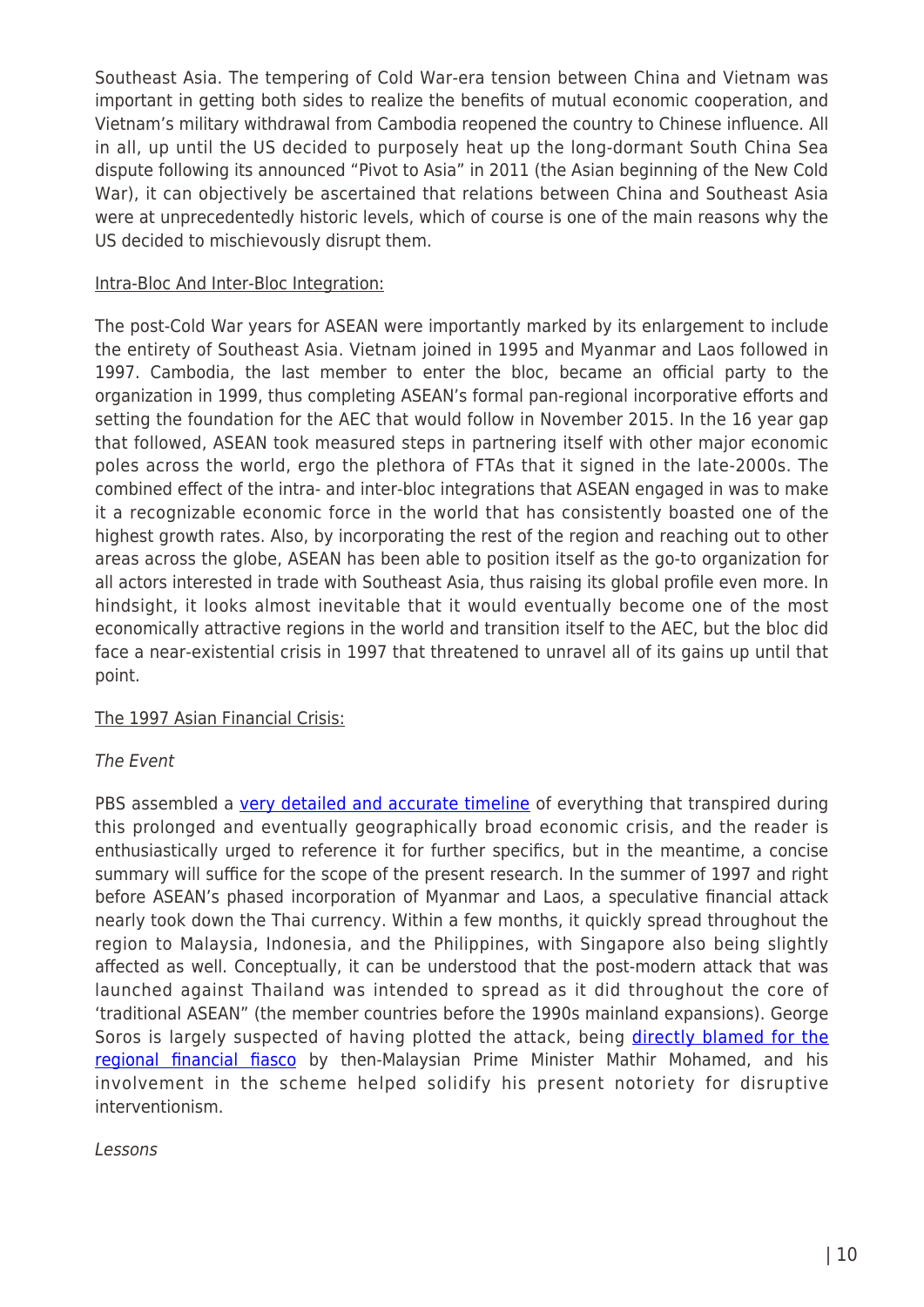

A protestor in South Korea during the 1997 crisis

By the time the crisis had largely dissipated in 1999 (at least in that part of the world, as it later spread to South Korea, Russia, and Brazil), Thailand, the Philippines, and Indonesia had all accepted IMF 'assistance', with the latter of the three actually experiencing a regime change against long-term American ally Suharto. It was inevitable that the unpopular and aging leader would eventually office at some point, and it's very possible that the US sought to guide the leadership transition that was bound to take place, just as it would later do with Mubarak in the 'Arab Spring" theater-wide Color Revolutions. Also, this was the era in which the US was still working to perfect its Color Revolution techniques and synchronize the complex interplay between multitudes of non-state actors, both those wittingly involved (like Soros) and those unintentionally manipulated (such as the protesting students). The ultimate lesson that can be gleaned from this experience is that non-state actors such as Soros and the IMF, most likely working at the behest of the US, collaboratively attempted to sabotage ASEAN's increasingly independent economic trajectory and forcibly bring it more in line with the 'Washington Consensus'.

#### Good Intentions

It can be somewhat inferred that as a response to what had transpired, ASEAN felt more motivated to expand its trading relations with other major actors so to make its stability invaluable to the global economic system and proactively preempt a future repeat of the US/Soros/IMF disruption that had occurred. This motivation somewhat explains the determined commitment that the bloc made to entering into as many FTAs as possible in the coming decade, ultimately cumulating in Southeast Asia becoming the global economic crossroads that was discussed at length in Part I. It can be interpreted that most of the leadership in ASEAN's member states at the time understood just how troublesome the 'Washington Consensus' is for their economies, given its unequal structural hierarchy and inherently imbalanced nature, and sought to find a way to extricate themselves from this system.

# The TPP Trap

This makes it all the more pitiful that some of them later retreated on their multipolar principles and enthusiastically embraced the US' TPP. There are undoubtedly some internal economic and political elements (the so-called "elite") that stand to profit handsomely from this arrangement at the expense of their country's sovereignty, but it may also be that some of those in charge just don't realize that the US will obviously use the 'trade pact' (if such an unequal arrangement can even be called that) to institutionalize its control over economies and usher in the 'Washington Consensus 2.0'. Many of them, such as those in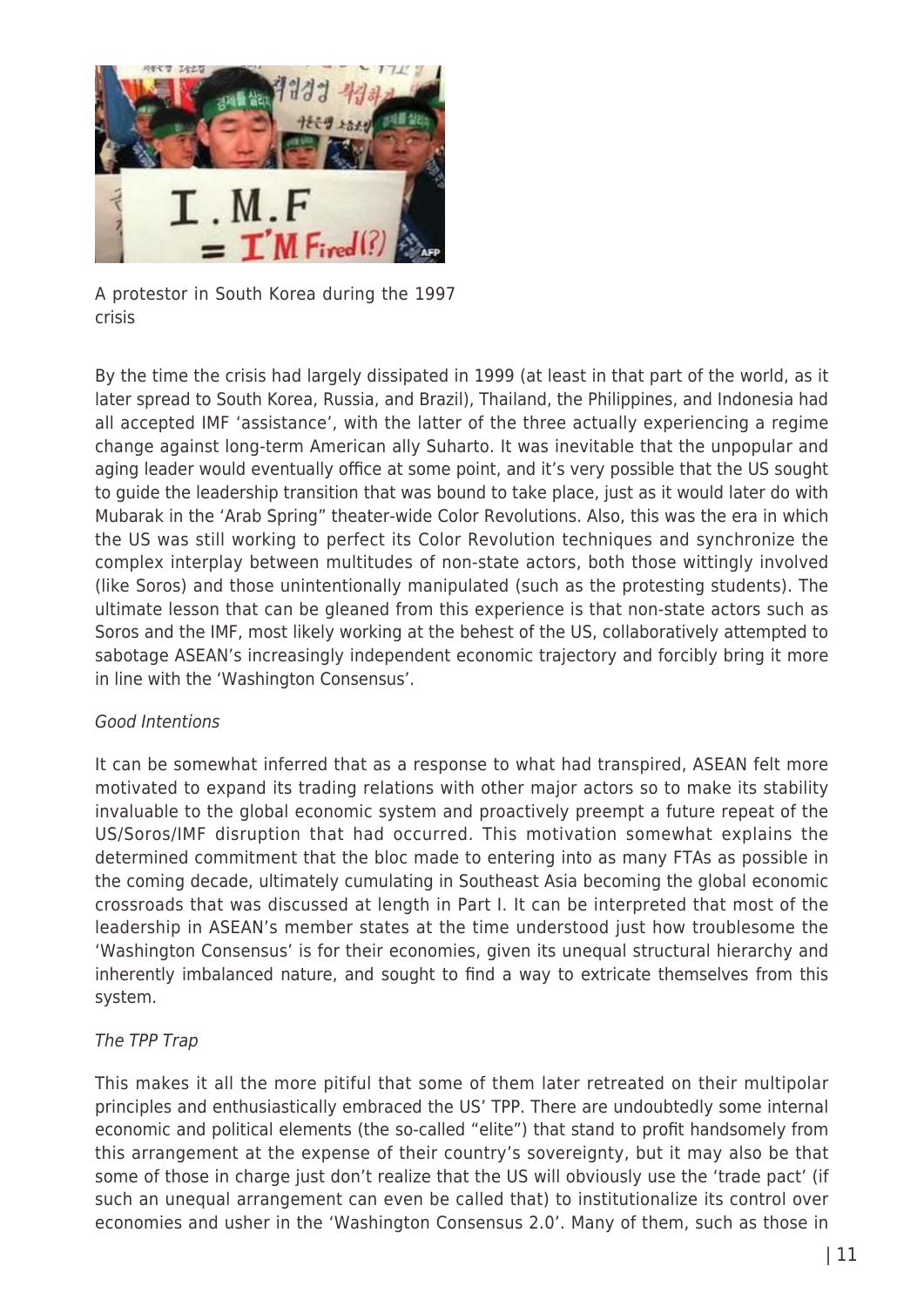Vietnam, are too blinded by the US' pressure to 'spite China' that they don't realize that they're being led directly into a unipolar trap. The US played its cards well, though, it must be said – it anticipated quite accurately that the timed and US-initiated thawing of the South China Sea dispute would lead to a flurry of nationalism and manufactured fear in Southeast Asia that could be easily manipulated to divide the region to America's grand strategic advantage.



To be continued…

Andrew Korybko is the American political commentator currently working for the [Sputnik a](http://www.sputniknews.com/)gency. He is the post-graduate of the MGIMO University and author of the monograph "[Hybrid Wars: The Indirect Adaptive Approach To Regime Change](http://orientalreview.org/wp-content/uploads/2015/08/AK-Hybrid-Wars-updated.pdf)" (2015). This text will be included into his forthcoming book on the theory of Hybrid Warfare.

PREVIOUS CHAPTERS:

[Hybrid Wars 1. The Law Of Hybrid Warfare](http://www.globalresearch.ca/hybrid-wars-triggering-ethnic-religious-regional-and-political-conflicts/5512099)

[Hybrid Wars 2. Testing the Theory – Syria & Ukraine](http://www.globalresearch.ca/hybrid-wars-2-testing-the-theory-syria-and-ukraine/5515219)

[Hybrid Wars 3. Predicting Next Hybrid Wars](http://www.globalresearch.ca/predicting-the-next-hybrid-wars/5515215)

[Hybrid Wars 4. In the Greater Heartland](http://www.globalresearch.ca/hybrid-wars-breaking-the-balkans-natos-southern-expansionism/5527601)

[Hybrid Wars 5. Breaking the Balkans](http://www.globalresearch.ca/hybrid-wars-breaking-the-balkans-country-scenarios/5528828)

La source originale de cet article est [Oriental Review](http://orientalreview.org/2016/06/24/hybrid-wars-6-trick-to-containing-china-ii/) Copyright © [Andrew Korybko,](https://www.mondialisation.ca/author/andrew-korybko) [Oriental Review](http://orientalreview.org/2016/06/24/hybrid-wars-6-trick-to-containing-china-ii/), 2016

Articles Par : [Andrew Korybko](https://www.mondialisation.ca/author/andrew-korybko)